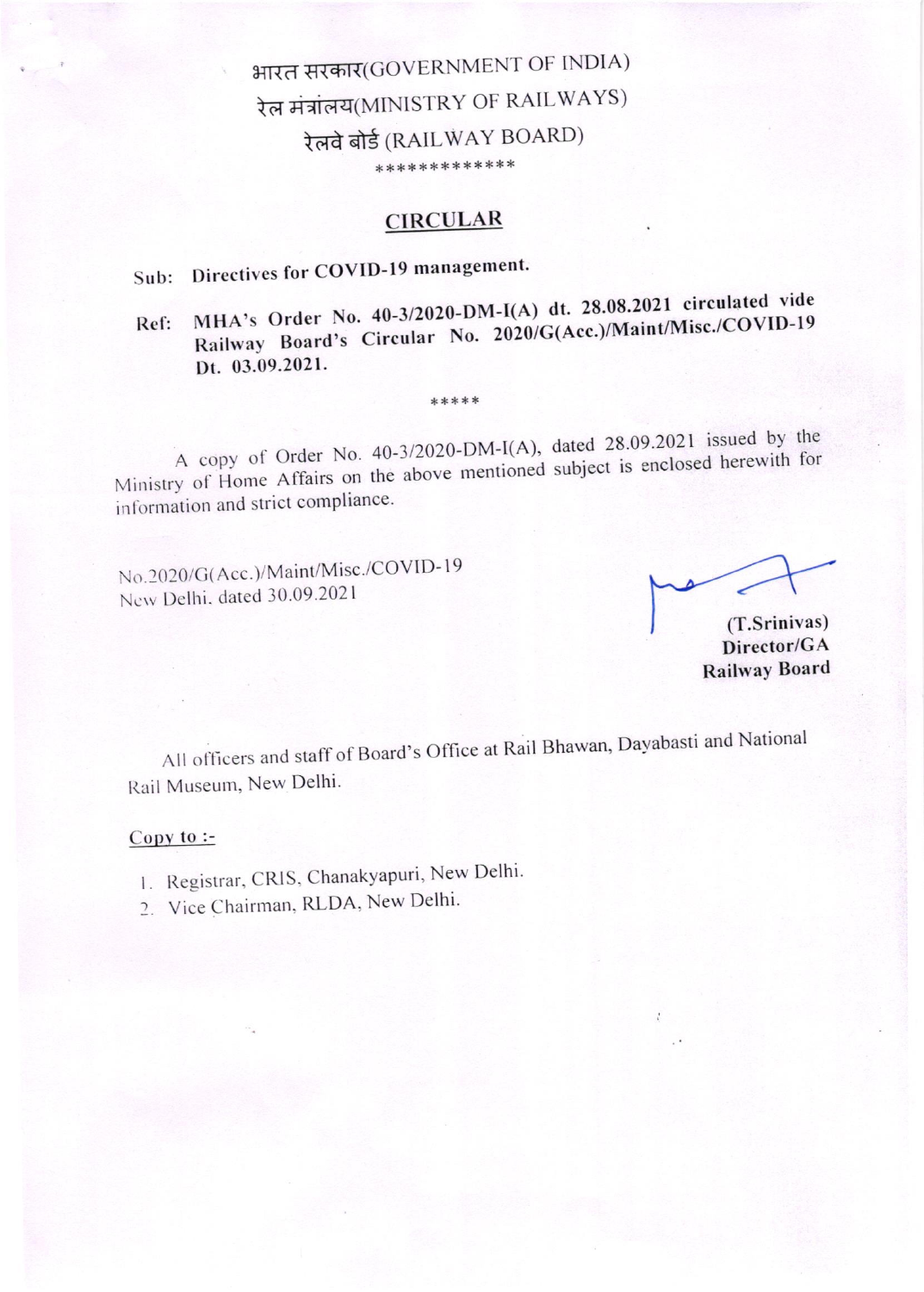### No. 40-3/2020-DM-I(A) Government of India Ministry of Home Affairs

North Block, New Delhi-110001 Dated 28th September, 2021

#### **ORDER**

Whereas, an Order of even number dated 29<sup>th</sup> June 2021, was issued to ensure compliance to the containment measures for COVID-19, as conveyed vide Ministry of Health & Family Welfare (MoHFW) DO No. Z.28015/85/2021-DM Cell dated 28th June, 2021, which was further extended for a period upto 30.09.2021 vide Orders of even number dated 28.07.2021 and 28.08.2021;

And whereas, considering the need to prevent any potential rise in number of cases in view of the upcoming festive season in the country, MoHFW vide DO No. Z.28015/85/2021-DM Cell dated 21st September, 2021, has issued an advisory to all States and Union Territories (UTs), for a continued focus on 'Prompt & Effective Containment Measures' as well as 'Acceleration in the Pace and Coverage of COVID Vaccination':

Whereas, in exercise of the powers conferred under section  $6(2)(i)$  of the Disaster Management Act, 2005 (DM Act), National Disaster Management Authority (NDMA) has directed the undersigned to issue an Order, for containment of COVID-19 in the country:

Now, therefore, in exercise of the powers, conferred under Section  $10(2)(1)$  of the DM Act, the undersigned, hereby directs the State/ UT Governments and State/ UT Authorities to consider implementation of Prompt & Effective Containment Measures, as conveyed vide aforesaid MoHFW advisory dated 21st September, 2021, as per Annexure-I, until 31.10.2021. States/ UTs, will take the necessary measures, under the relevant provisions of the DM Act. It is further directed that:

- The National Directives for COVID-19 Management, as specified in Annexure  $(i)$ II, shall continue to be strictly followed throughout the country.
- All the District Magistrates shall strictly enforce the above measures. For the  $(ii)$ enforcement of social distancing, State/UT Governments may, as far as possible, use the provisions of Section 144 of the Criminal Procedure Code (CrPC) of 1973.
- Any person violating these measures will be liable to be proceeded against as per  $(iii)$ the provisions of Section 51 to 60 of the DM Act, besides legal action under Section 188 of the IPC, and other legal provisions as applicable.

Union Home Secretary

and, Chairperson, National Executive Committee (NEC)

To:

1. The Secretaries of Ministries/ Departments of Government of India

2. The Chief Secretaries/Administrators of States/Union Territories (As per list attached)